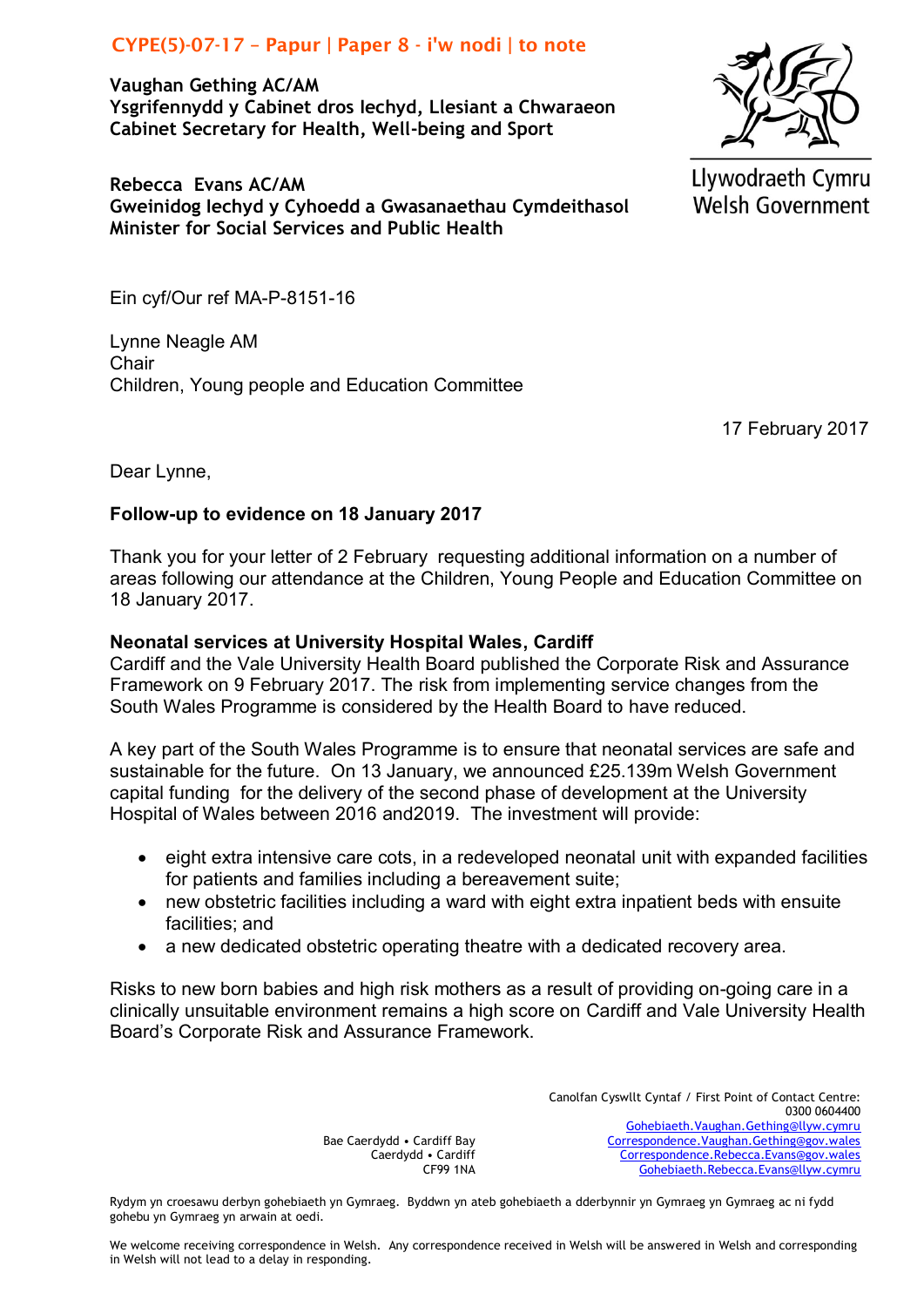Previously, in November 2015, Cardiff and Vale University Health Board received £7.472m Welsh Government capital funding for the first phase of works for an interim neonatal unit following the closure of the existing unit due to an infection outbreak and the refurbishment of a permanent unit. The neonatal unit has relocated to an interim facility to allow for the creation of the new permanent neonatal unit with a significantly improved clinical environment. Phase one has been completed and is awaiting handover following completion of the link corridor. To mitigate the risks identified, the Health Board has agreed a contingency for escalation across the neonatal and maternal divisions.

The two other constituent health boards are continuing to work on the detailed implementation plans for the South Wales Programme. To date, we have approved capital proposals, funded by the Welsh Government, for additional capacity and improvements for:

- Neonatal intensive care unit at Royal Gwent Hospital, Newport: capital funding of £2.120m was agreed in October 2016 to refurbish and modernise the current unit and provide space for a further 6 cots. The scheme is scheduled to complete in Spring 2017 and was approved in advance due to issues of infection control and the need to manage decant over the winter period;
- Capital funding of £6.580m between 2016 and2018 for Cwm Taf University Health Board was agreed in January 2017 for the delivery of remodelled neonatal services at Prince Charles Hospital, Merthyr Tydfil; and,
- £1.851m was agreed in December 2016 for Hywel Dda University Health Board to finalise the Full Business Case for next phase of development at Glangwili Hospital, Carmarthen which is expected to be submitted to officials for scrutiny in summer 2017.

In addition, we have provided £18 million Welsh Government funding for the Sub Regional Neonatal Intensive Care Centre (SuRNICC) in Ysbyty Glan Clwyd, Bodelwyddan which is due to open in March 2018. The SuRNICC will provide care for mothers and their babies across North Wales, centralising intensive care at Ysbyty Glan Clwyd.

## **A Framework for a School Nursing Service in Wales**

In response to the matters arising from the Children, Young People and Education Committee on 14 September 2016, a letter was sent in October outlining the actions and timeframes for the publication of the refreshed Framework for School Nursing in Wales. As indicated in this letter, the development work involved stakeholder consensus events held in 2016 and guidance from an expert reference group, which had membership from the national school nursing and health visiting forum. This engagement work enabled officials to complete the drafting of the content of the refreshed framework by end of December 2016. The framework is now going through the normal internal processes ready for its publication and launch. The launch event will be held in a school and currently negotiations are being held with the head of the chosen school along with school nursing services from the health board to agree the date. Once agreed, a separate note will be sent to the Committee confirming the launch details.

## **Neurodevelopmental services**

The all Wales neurodevelopment pathway was launched in 2016. Progress on implementation was assessed at the National Neurodevelopment Community of Practice event held in November 2016. All health boards have been reconfiguring their neurodevelopment assessment and diagnostic services to establish a single point of access with new staff posts funded under the additional £2m Welsh Government funding for neurodevelopment service development. This has required most health board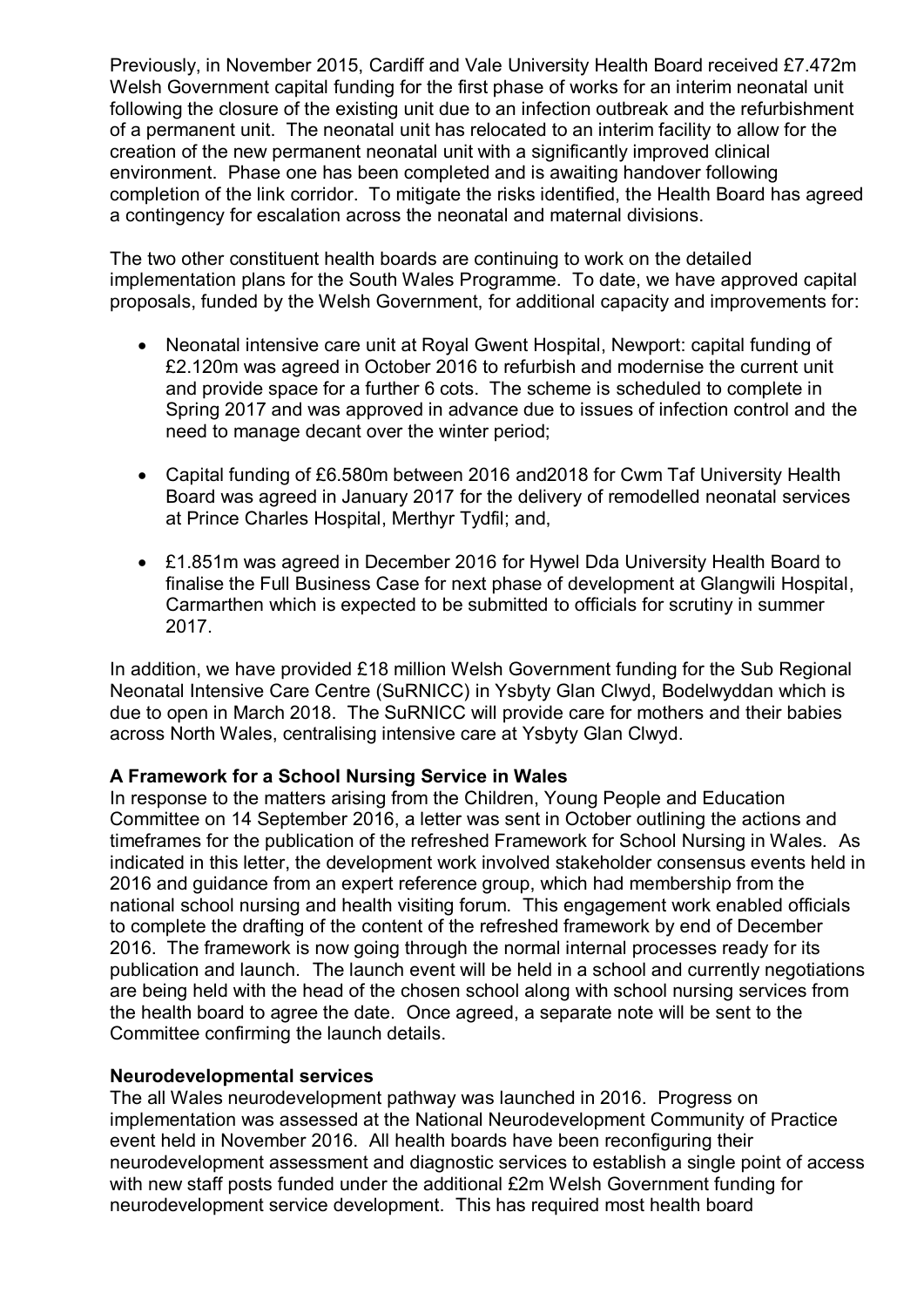neurodevelopment services to establish suitable team offices/bases to co-locate the relevant staff to better facilitate and enable multi-disciplinary team assessments.

The pathway has six nationally agreed service standards, these are;

- 1. There is a single point of access for diagnostic assessment of all neurodevelopment disorders.
- 2. The decision as to whether to accept a referral or not is made on the quality of information provided (as outlined in NICE guidance). Where there is adequate information to support concern, access should not be subject to permitted referrers, the use of screening questionnaires or other specifications.
- 3. When referrals are not accepted, the referrer is provided with rationale for this, alongside advice on how to improve the referral or which other service to refer to as appropriate.
- 4. Assessments are planned in a child centred way ensuring sufficient information to create a profile of the child's need is gathered (as outlined in NICE guidelines), whilst ensuring a prudent, flexible approach to the use of resources.
- 5. There is a timely multi-disciplinary discussion involving all those involved in the assessment process which leads to a decision about the outcome of the assessment, a profile of the child's strengths and difficulties and agreement on future actions. The implementation of this process can be locally determined.
- 6. A professional who has been involved in the assessment process will communicate the outcome of the assessment with the family (and where appropriate the child). This is followed up in writing, and where consent is given, should be shared with other professionals who support the child. Advice about how best to meet the child's needs and signposting is provided.

Progress on implementation shows almost all health boards can demonstrate delivery to standards one, two and three and are working towards the remaining three standards. The neurodevelopment service improvement programme is coordinated by a National Steering Group which meets at least quarterly, chaired by Dr Cath Norton from Cardiff and Vale University Health Board, and reports to the Together for Children and Young People Programme Board. The National Steering Group is supporting the delivery and full implementation of all six standards across all health boards. This is being assessed on an ongoing basis and will take stock of the position nationally at a Community of Practice event being arranged for the autumn. The neurodevelopment work stream is in the process of developing measures to locally test the reliability of implementation during 2017.

## Update on the 26 week neurodevelopment waiting times

Unlike CAMHS, the 26 week Neurodevelopment target is not at present an official measure recorded by Stats-Wales. We are in the application process of the Neurodevelopment assessment target to become an information standard (an official measure), once this application has been accepted and completed all health board's will be required to report, on a quarterly basis, the number of weeks a patient waited for a Neurodevelopmental assessment.

The Neurodevelopment work stream (through the Together for Children and Young People Programme) will be holding a workshop in early March 2017, where Health Board's will agree the methodology for measuring the target.

Health boards have confirmed that multi disciplinary neurodevelopment teams have been established and therefore they are on track to meet the 26-week waiting time target in 2017, this was done with the help of the £2m Welsh Government funding.